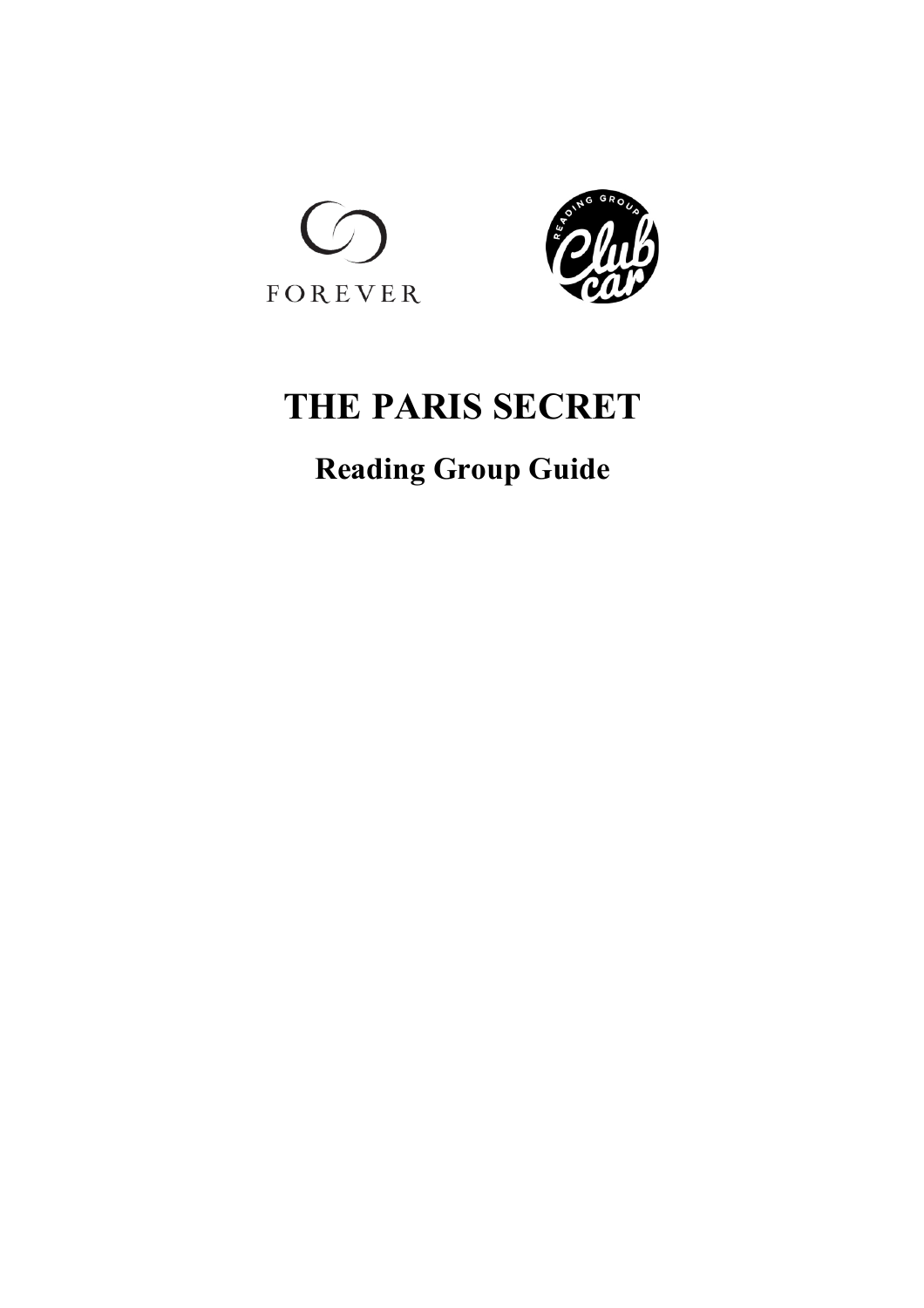## **Book Club Questions**

*Note that these questions might contain some plot spoilers.*

- 1. Had you heard of the Air Transport Auxiliary and the women who worked for that organization before you read this book? Which of their experiences in dealing with the RAF and the male establishment did you find the most deplorable?
- 2. Why do you think women like Catherine Dior have been forgotten by history? Is it due to their gender, their reticence to speak about their wartime experiences, the nature of the savagery they endured, or other factors? What can we do to make sure the heroines of today aren't similarly forgotten in the future?
- 3. How much did you know about Ravensbrück, Hitler's concentration camp for women, before you read *The Paris Secret*? How difficult was this part of the book for you to read, and do you think the author achieved her aim of bringing to light the injustices and terrible acts committed against women in the camp? Why do you think the Nazis established a concentration camp solely for women?
- 4. Did Skye and Liberty do the "right" thing after the war? Can you understand why neither was in touch with the other afterward? How might things have changed if they had tried harder to find each other? Is pretending to be someone else ever acceptable, and what did you think of their actions after the war?
- 5. How would the book have been different if it had been told from Liberty's point of view? In what way would the childhood sections of the book have changed? What did you think of Liberty and did this perception alter as the book progressed? Would you have liked to have seen more from the perspective of any other character?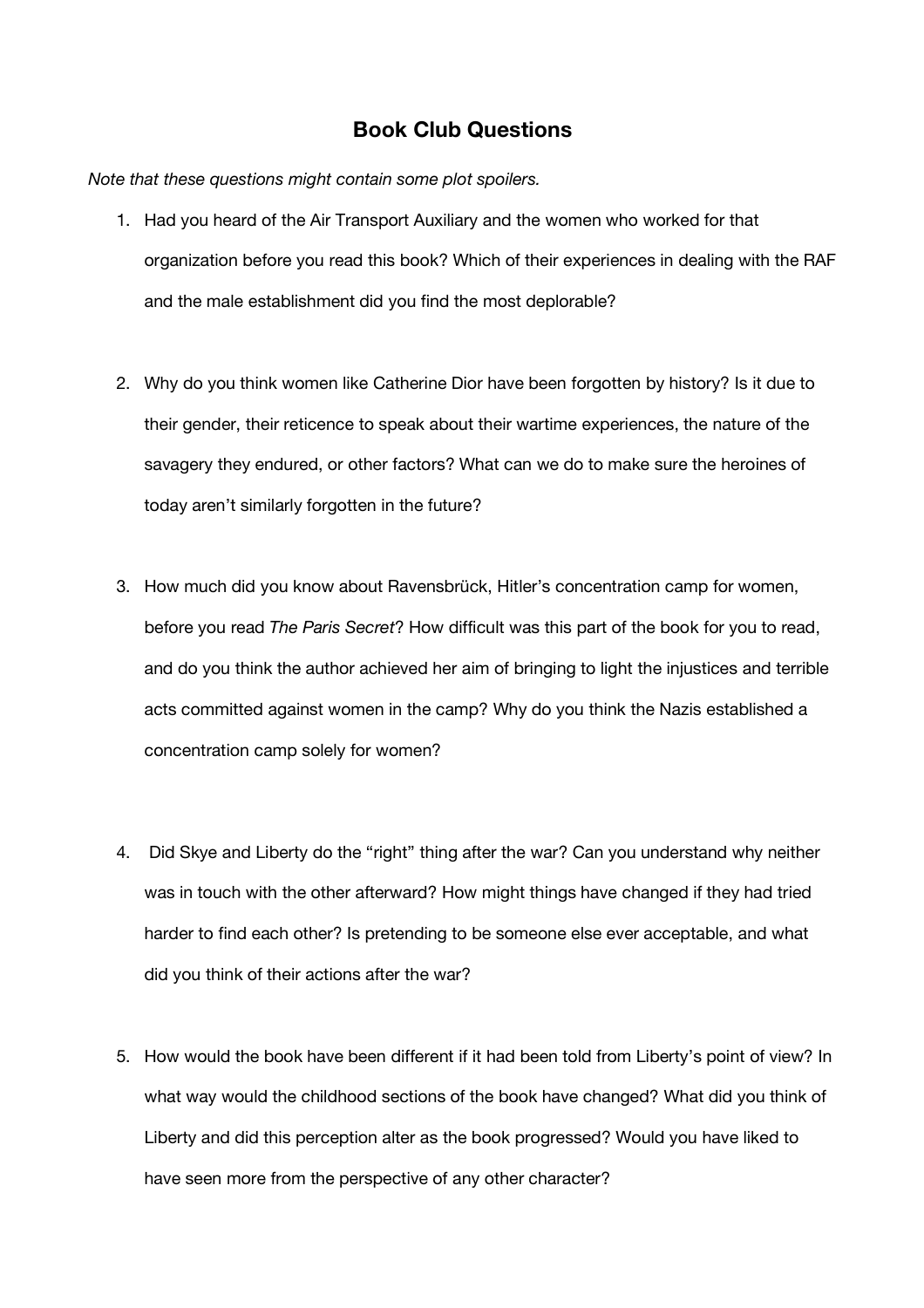6. Take a look on the internet and see if you can find pictures of the Dior gowns referenced in *The Paris Secret.* Do you have a favorite? If you do, why do you think the author chose that particular dress for that particular moment in the book? Can fashion be art, and can it, as Margaux says, restore and revive the spirits? Can it have any meaning beyond providing protective covering, or is fashion merely frivolous?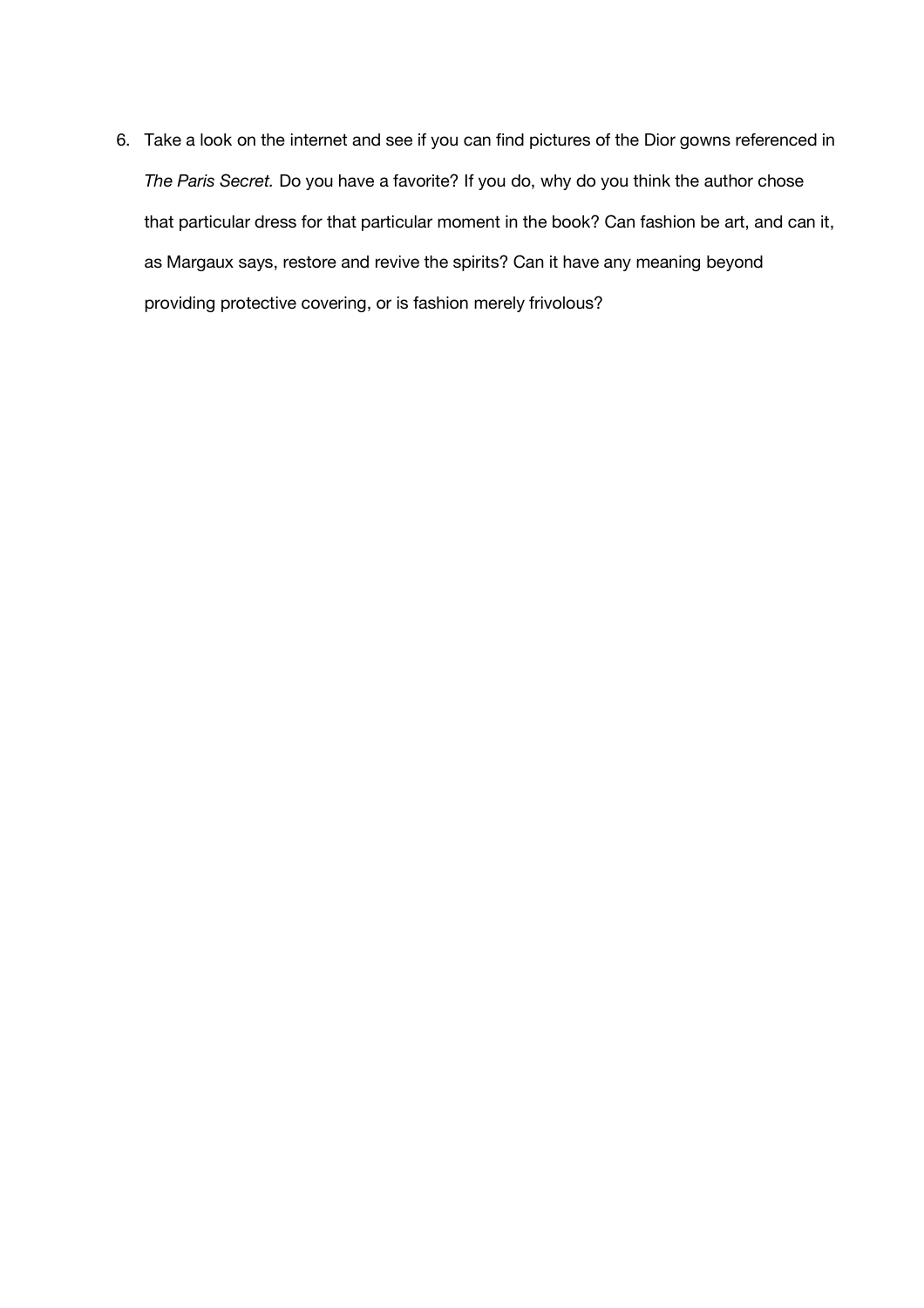## **Essay: The Story Behind the Book**

## **By Natasha Lester**

### **The Real Hero: Catherine Dior**

I expect that before you read *The Paris Secret* you had heard of Christian Dior. But had you heard of his sister, Catherine? I certainly hadn't until I read about her in Anne Sebba's wonderful book *Les Parisiennes: How the Women of Paris Lived, Loved, and Died Under Nazi Occupation*. Sebba mentioned Catherine a few times, that she had worked with the French Resistance and had been captured by the Nazis and deported to Ravensbrück concentration camp. Her work with the Resistance was so heroic and so important that, after the war, Catherine was awarded a Croix de guerre and the Légion d'honneur by the French, and the King's Medal for Courage in the Cause of Freedom by the British.

The terrible injustice of what and who the world remembers struck me immediately: the man who once made dresses is so famous that most people, if asked to name a couturier, would mention Christian Dior. But his sister, who fought for freedom for her country and who nearly lost her life in that struggle, had been forgotten.

I embarked on a quest to find out more, a quest that uncovered very little concrete information about Catherine, who rarely spoke about her wartime experiences after the end of the hostilities. Still, I wanted to find whatever I could and my journey took me to Melbourne and Sydney in Australia, and to Paris and Granville in France.

An exhibition about the House of Dior in Melbourne, besides allowing me to revel in the beauty of the gowns, revealed only that the perfume Miss Dior was named for Catherine. Christian had been uncertain about what to call his very first fragrance and then, one day in 1947, Catherine had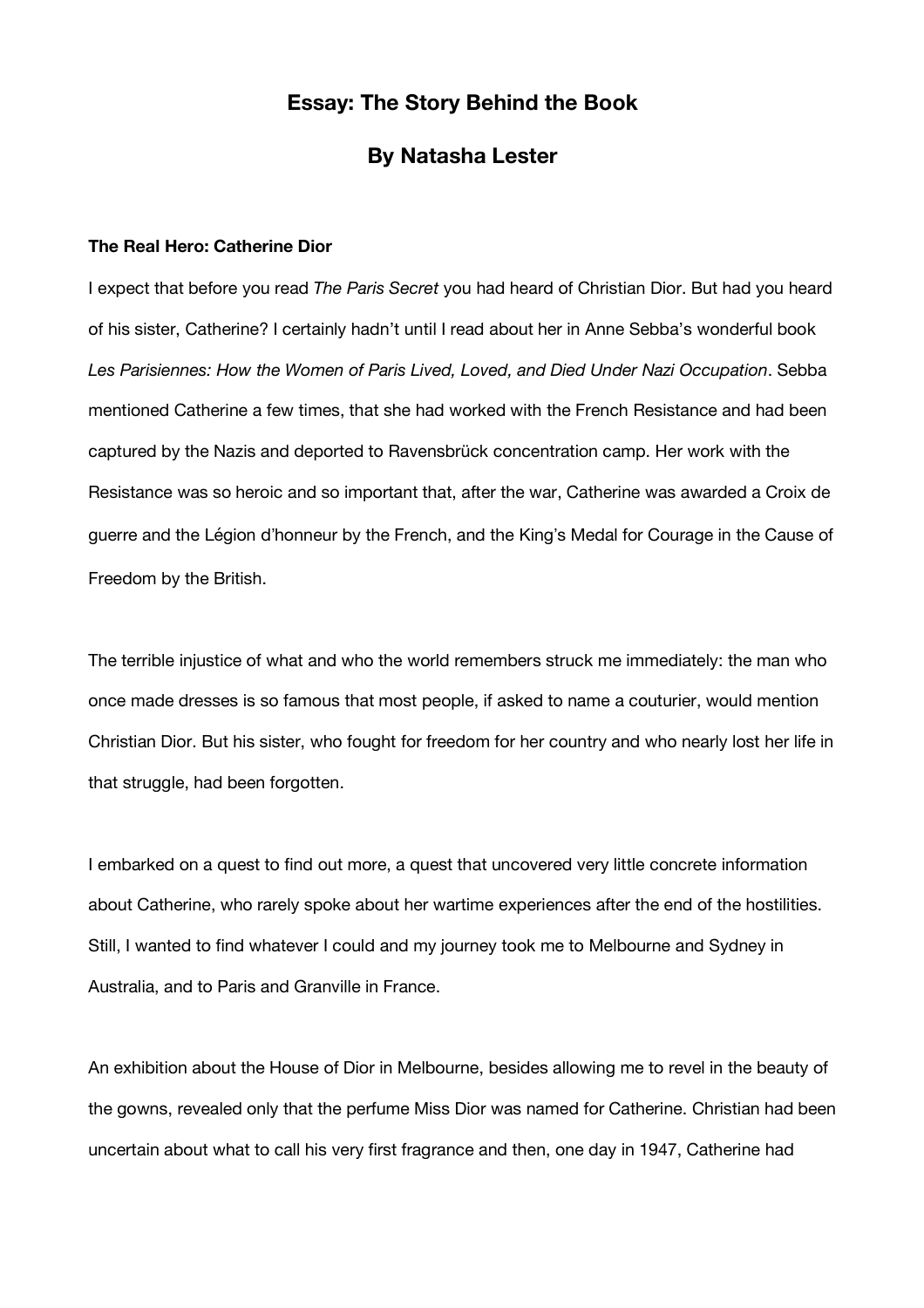walked into a room while he was discussing that very problem. Someone said, 'Ah, here is Miss Dior.' And thus the perfume was named.

In Paris, there was another exhibition of beautiful Dior gowns and, amidst the glamour, one small piece of paper that caught my eye: a letter from Christian Dior to his father, advising the latter that Catherine had been liberated from Ravensbrück concentration camp. The letter was dated April 1945. But what had happened to Catherine in the preceding years, both at the camp and while she was working with the Resistance, and what had happened to her afterwards?

More questions. Seeking answers, I went to Granville in Normandy, France. Villa Les Rhumbs, the ex-Dior family home, sits atop a cliff there and is now a museum dedicated to the Diors. Here I saw several photographs of Catherine, read a little about her life in the house as a child, and saw what was once her bedroom. But there still remained a huge gap of time between child-Catherine and hero-Catherine, the woman who, against all odds, left Ravensbrück with her life.

That gap has not yet been filled extensively by any writer or archive, but there is, thankfully, a biography of Catherine scheduled to be published in fall 2020. In the meantime, I had to use much imagination and some fabrication to work Catherine into my story because I desperately wanted people to know about this other, arguably more important, Dior sibling.

#### **The Dresses**

As you read through *The Paris Secret*, you'll see the names of many House of Dior gowns. All of these are gowns that I saw at the *Dior: Couturier du Rêve* exhibition at the Musée des Arts Decoratifs in Paris, *The House of Dior: Seventy Years of Haute Couture* exhibition at the NGV in Melbourne, or on my two visits to Villa les Rhumbs in France.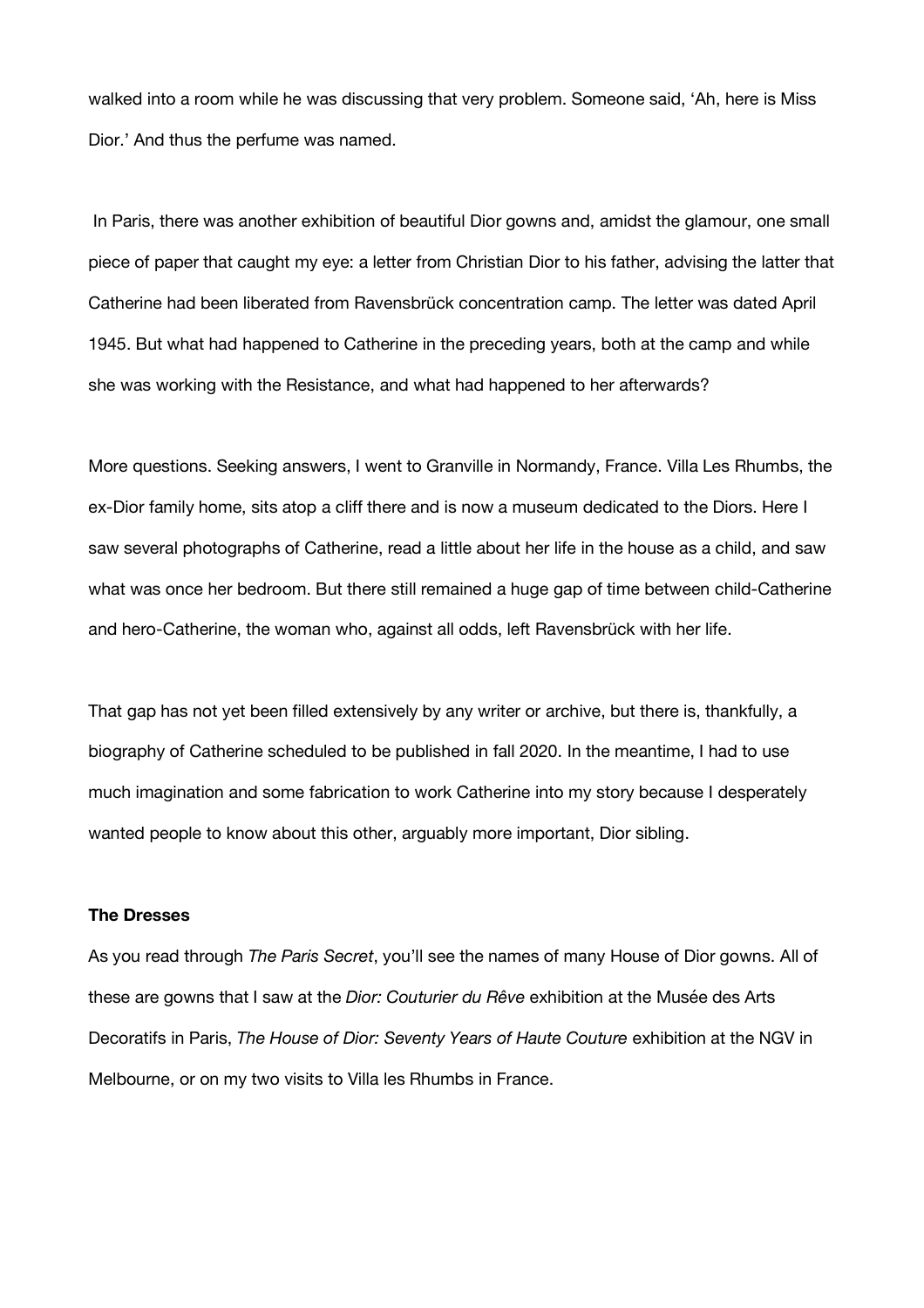My phone is almost weighed down with an excess of the photographs I took of so many of the gowns at each museum in order to refer to them during the writing of the book. I encourage you to go online, search the names and take a look at them - and try to choose a favorite!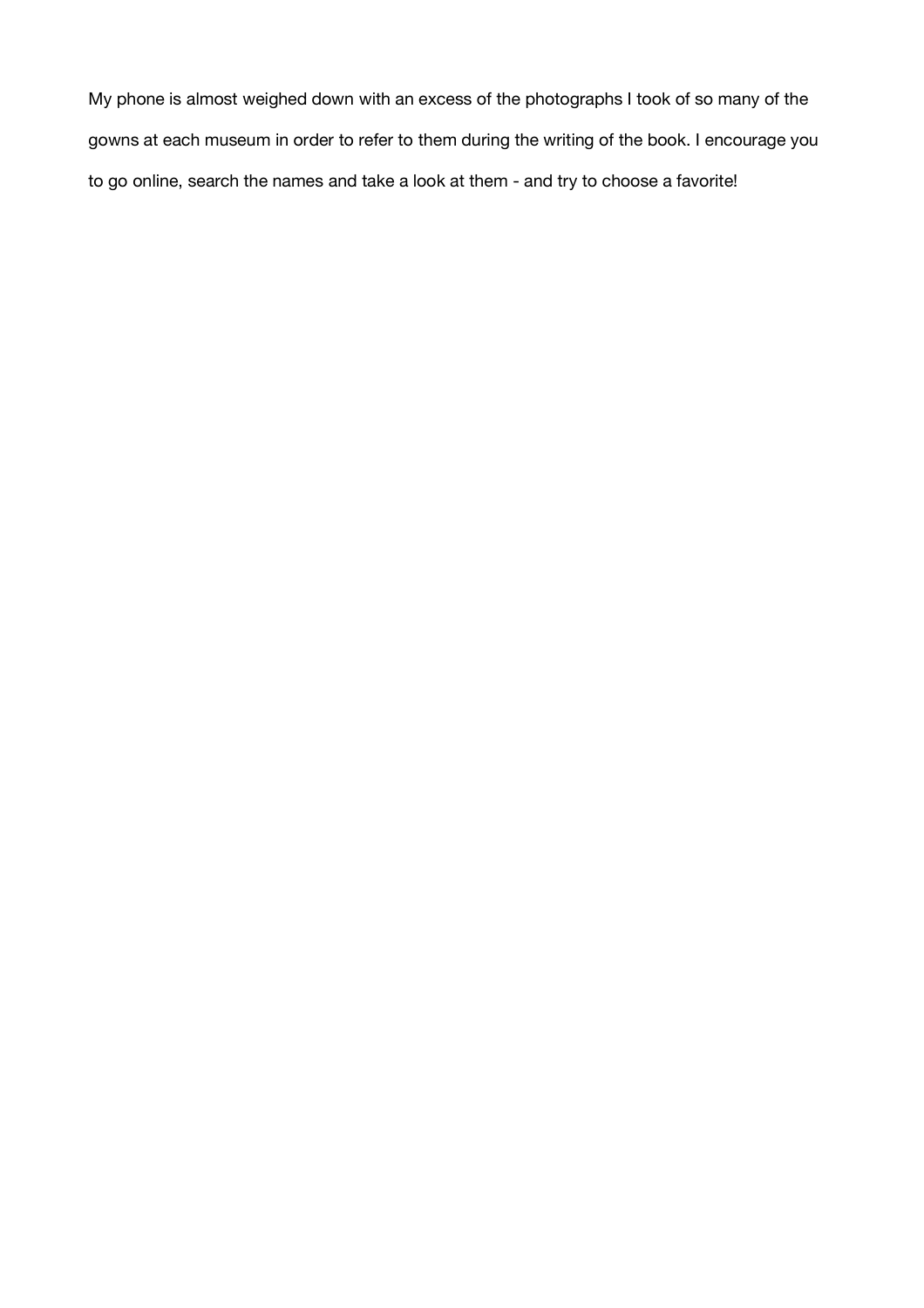### **Searching for Skye's Home**

After France, I went on to England and spent several days driving through idyllic Cornish villages, trying to find one that would be just right for Skye's home. St. Ives was too busy. Fowey was divine but lacked the kind of rugged coastline I had in mind.

I don't know what made me drive into Porthleven - a whim or an intuition – but as soon as I walked to the end of the pier, looked back at the small but pretty town and then along the shore towards a clifftop on which perched a lonely house or two, I knew I had found Skye's home.

I walked along the beach and then clambered all over the clifftop, near the few houses there, taking lots of photos of the view and the surrounds. Luckily nobody came out and asked me what I was doing!

There is no cave on the beach at Porthleven like there is in the book – I stole that from the beach at Tintagel, also in Cornwall. The moment I saw the cave there, I could clearly imagine Skye and Nicholas inside it, so I added an element of make-believe to Porthleven Beach. On my travels around Cornwall, I also visited the Lost Gardens of Heligan, which are truly delightful. I was fascinated by the idea of a lost garden that had been found and resurrected and knew I had to use that in the book too. Many of the objects in the lost garden in *The Paris Secret* are stolen from Heligan, including the rope bridge over the lake, and the statue of the sleeping woman.

#### **Learning to Fly**

Then it was time to learn about planes and pilots. This was the most difficult area to research as I knew nothing about the mechanics of flight before I began.

Luckily, the National Archives in Kew, England still has all the papers from the Air Transport Auxiliary and 161 Squadron. This meant I could look through photographs of all the women in the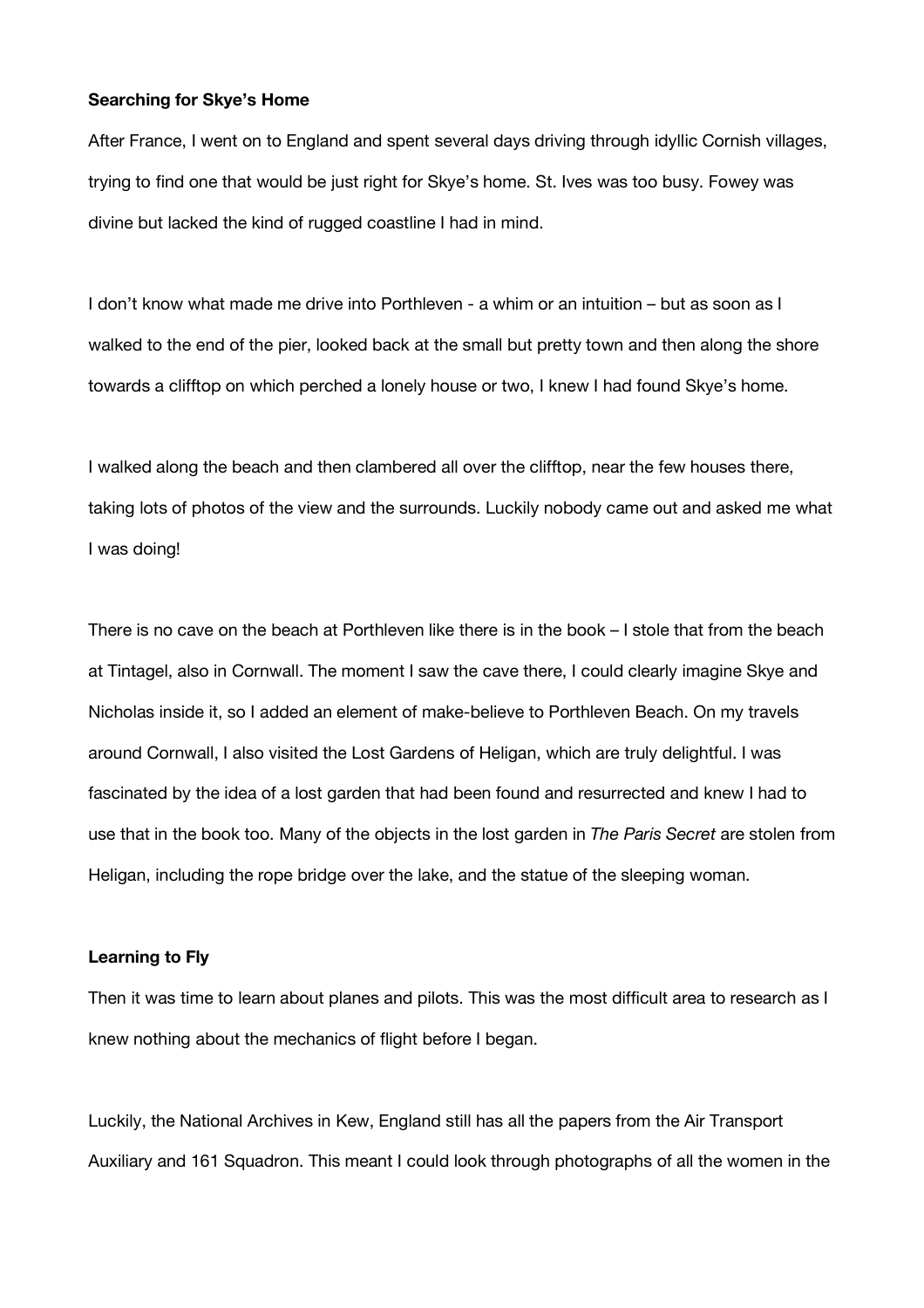ATA, see how much they were paid compared to the men, and read the many letters Pauline Gower wrote exhorting those in charge to employ more women in the ATA.

In 161 Squadron's papers, I read through the Air Transport forms that detailed where in France each evening's pickup operation was to take place, how many agents were to be dropped off and how many collected, and how many containers of supplies for the resistance were to be unloaded. Also on file were the reports after each mission that detailed weather conditions, problems encountered en route such as enemy fire or planes, mechanical issues, and problems at the landing field. These papers were a treasure trove and, without them, much of the necessary detail would have been missing from my story. It was also quite thrilling to be handling papers stamped "Secret" and "Most Secret"!

From there I travelled to Tangmere Military Aviation Museum, located at the former RAF Tangmere, the base where Nicholas works in the book. So I was able to walk in the footsteps of my characters and climb into and out of Spitfires and Lysanders, and see the L-shaped flare path lit by Resistance torches, signalling to the Lysanders in the sky.

I also visited Hamble, where Skye is based for much of the book. The airbase is now gone and all that remains is a small and rather sad memorial attesting to the fact that women once ruled the skies there.

### **Getting My Hands on a Dior Gown**

The very last stop on my research trip was back home in Australia, in Sydney. I wanted to touch a Dior gown from the late 1940s, to look inside it and really examine it. I also wanted to understand more about what a fashion conservator did so that I could write Kat's part of the book authentically.